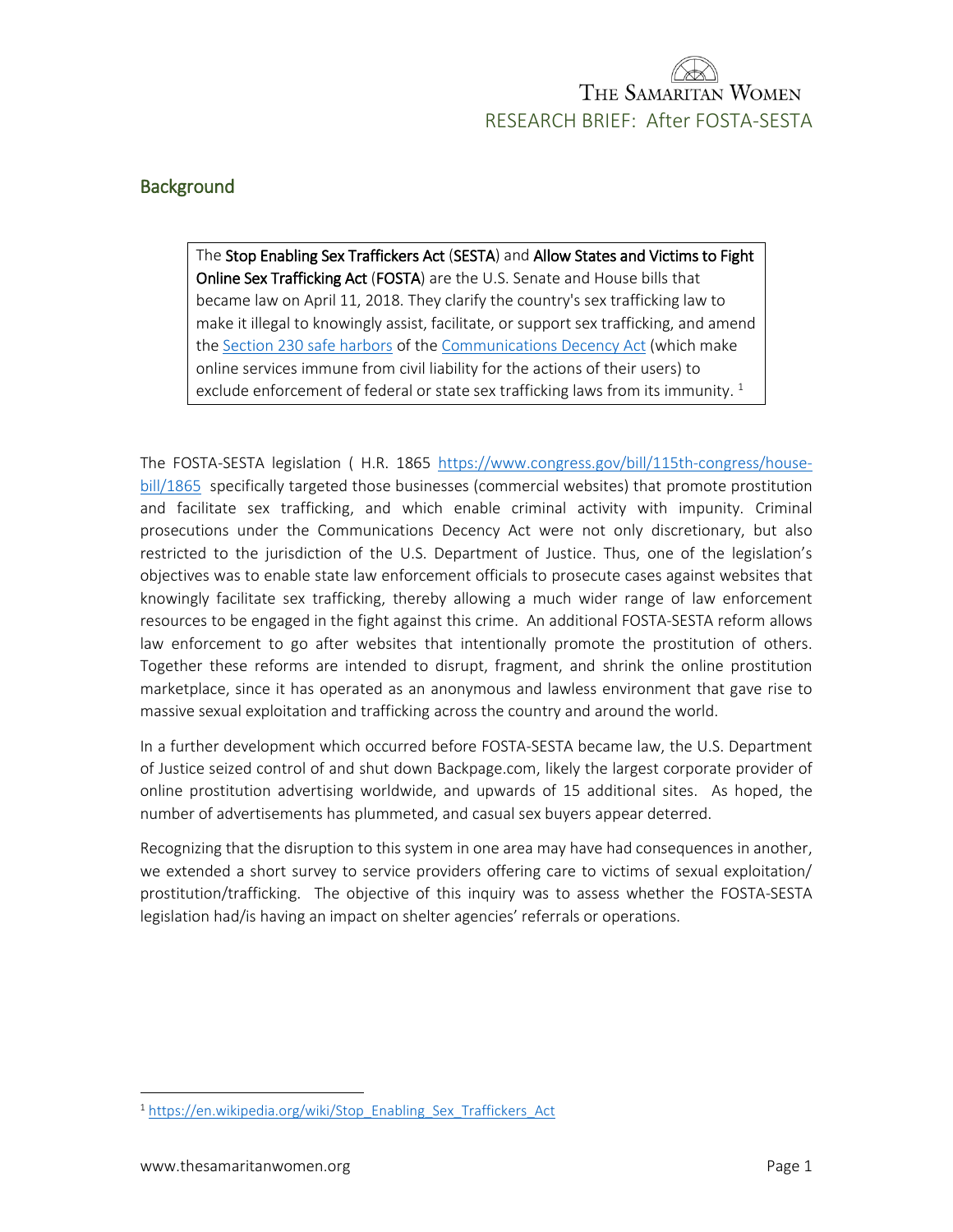### Respondents

This 11-question survey was issued for a 14-day period in July 2018. Email invitations were sent to 192 known agencies offering services-only, emergency shelter or long-term care specifically to victims of sexual exploitation. Some agencies offer more than one program type and were invited to respond based on each type of program. Of 44 respondents (or 23% response rate), the following program types were represented:

| Type of Program                                                         | Number of     | Percentage   |
|-------------------------------------------------------------------------|---------------|--------------|
|                                                                         | Responses     | of Responses |
| <b>Services Only</b> – provides some level of victim services, but does | 10            | 23.26%       |
| not have beds                                                           |               |              |
| Emergency Shelter - usually 24-72 hour stay, often in                   |               | 2.33%        |
| coordination with law enforcement                                       |               |              |
| <b>Assessment Program</b> – average of 30-90 days of residential care   | ς             | 6.98%        |
| with limited services, with goal of determining long-term course        |               |              |
| of action                                                               |               |              |
| <b>Restorative Program</b> – average of 12 months (or more) with        | 27            | 62.79%       |
| specific program requirements, activities, and goal of social re-       |               |              |
| entry                                                                   |               |              |
| <b>Graduate Program</b> – independent, supportive housing with          | $\mathcal{D}$ | 4.65%        |
| accountability                                                          |               |              |

Respondents from 20 states contributed to the survey. The states with the highest number of respondents were Texas (7) and Florida (7), California (5) and Illinois (5), and Washington (4).

Among these agencies, the majority started serving victims of exploitation/prostitution/trafficking in 2012 (7). Six agencies began in 2011 and six in 2016. The longest-serving agency began in 2000 and the shortest began in 2018.

### Impact on Agency Referrals

As a benchmark of referrals prior to SESTA-FOSTA, 43 agencies reported their total number of referrals for a typical month which was 877, or an average of 18 referrals per agency/per month. Subtracting the two agencies that reported the highest number of referrals (200 and 119), the average of those remaining 41 agencies was 11 referrals per agency/per month in 2017.

We then asked them to report their average number of referrals since April 2018 and 40 agencies reported 834 referrals or 21 referrals per agency/per month. One agency reported 300 referrals in a month, so we subtracted that one outlier from the remaining 39 agencies and the average number of referrals per agency/per month from that group dropped to 14. When compared with April 2018, these respondents reported that their overall impression of referrals was about average/no change, or only slightly higher.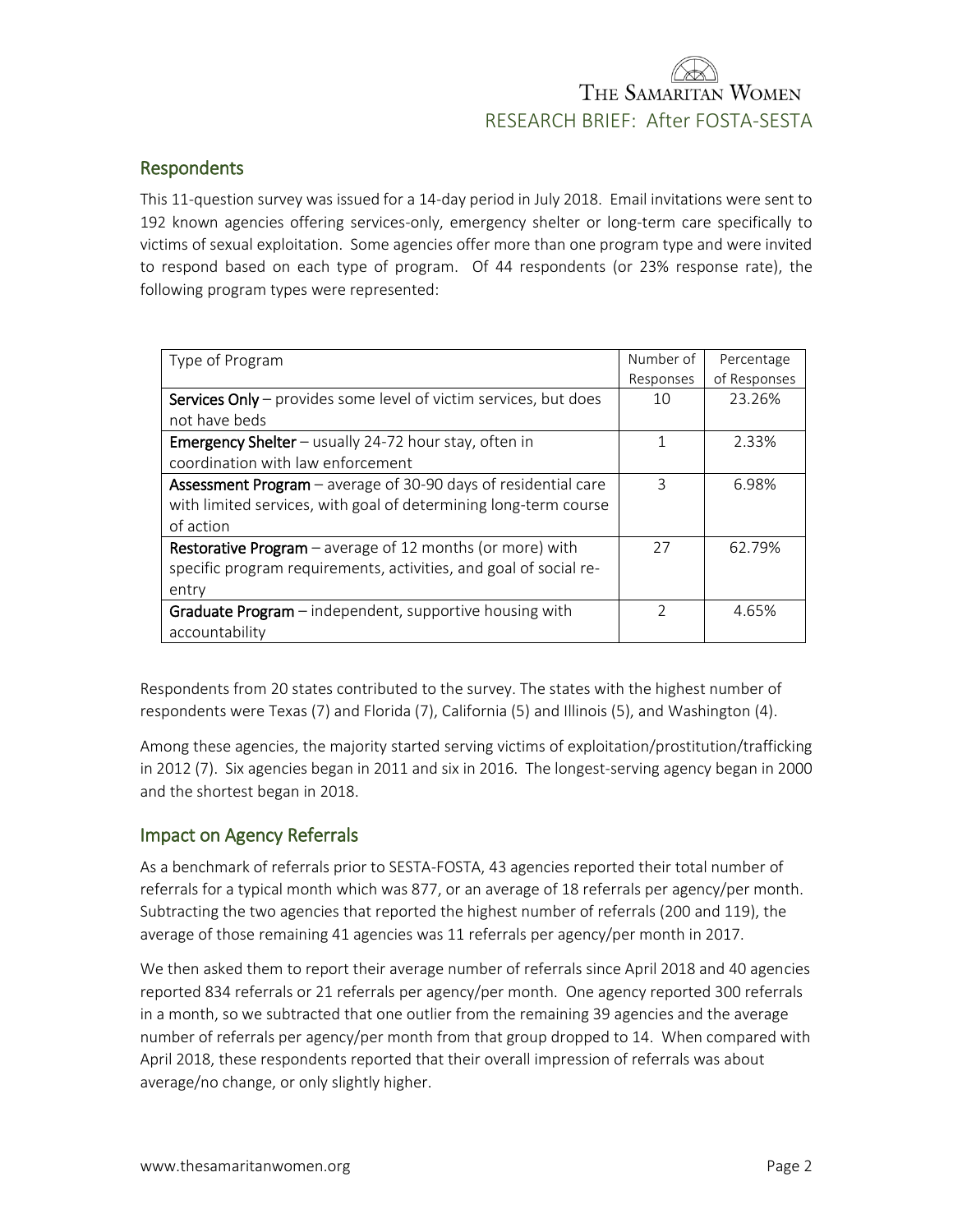Answered: 43 Skipped: 1 Significantly more referrals Somewhat more referrals About average or No change Somewhat fewer referrals Significantly fewer referrals 0% 80% 90% 100% 10% 20% 30% 40% 50% 60% 70%

How would you compare the number of referrals your agency received since April 2018 to your historical average?

| <b>ANSWER CHOICES</b>                                     | <b>RESPONSES</b> |    |
|-----------------------------------------------------------|------------------|----|
| Significantly more referrals<br>$\overline{\phantom{a}}$  | 4.65%            | ∩  |
| Somewhat more referrals<br>$\overline{\phantom{a}}$       | 23.26%           | 10 |
| About average or No change<br>$\overline{\phantom{a}}$    | 65.12%           | 28 |
| Somewhat fewer referrals<br>$\overline{\phantom{a}}$      | 4.65%            | 2  |
| Significantly fewer referrals<br>$\overline{\phantom{a}}$ | 2.33%            |    |
| <b>TOTAL</b>                                              |                  | 43 |

Sixty-five percent (28 agencies) of respondents indicated "About average/No change" to their number of referrals, whereas 23% (10 agencies) indicated "Somewhat more referrals" in the month following the legislative action. Respondents' comments that accompanied the data included: $2$ 

*We historically have done most of our work with sexually exploited minors and since SESTA-FOSTA we have seen an uptick in adult clients who do sex work being assaulted.*

*One client who has had one foot in and one foot out of the life decided now that back page is down, it's not working going back to the life. It actually motivated her to stay out of the life.*

*Referrals received are more speculative ("at risk") with fewer confirmed victims being identified and referred*

*A lot of the residents we are getting referrals for now were truly victims of human trafficking and in some instances were part of an FBI raid-trafficking ring bust.*

 $\overline{\phantom{a}}$ 

 $<sup>2</sup>$  NOTE: All write-in comments from respondents are presented as submitted, inclusive of any omissions or</sup> errors. Each comment offered represents a separate respondent.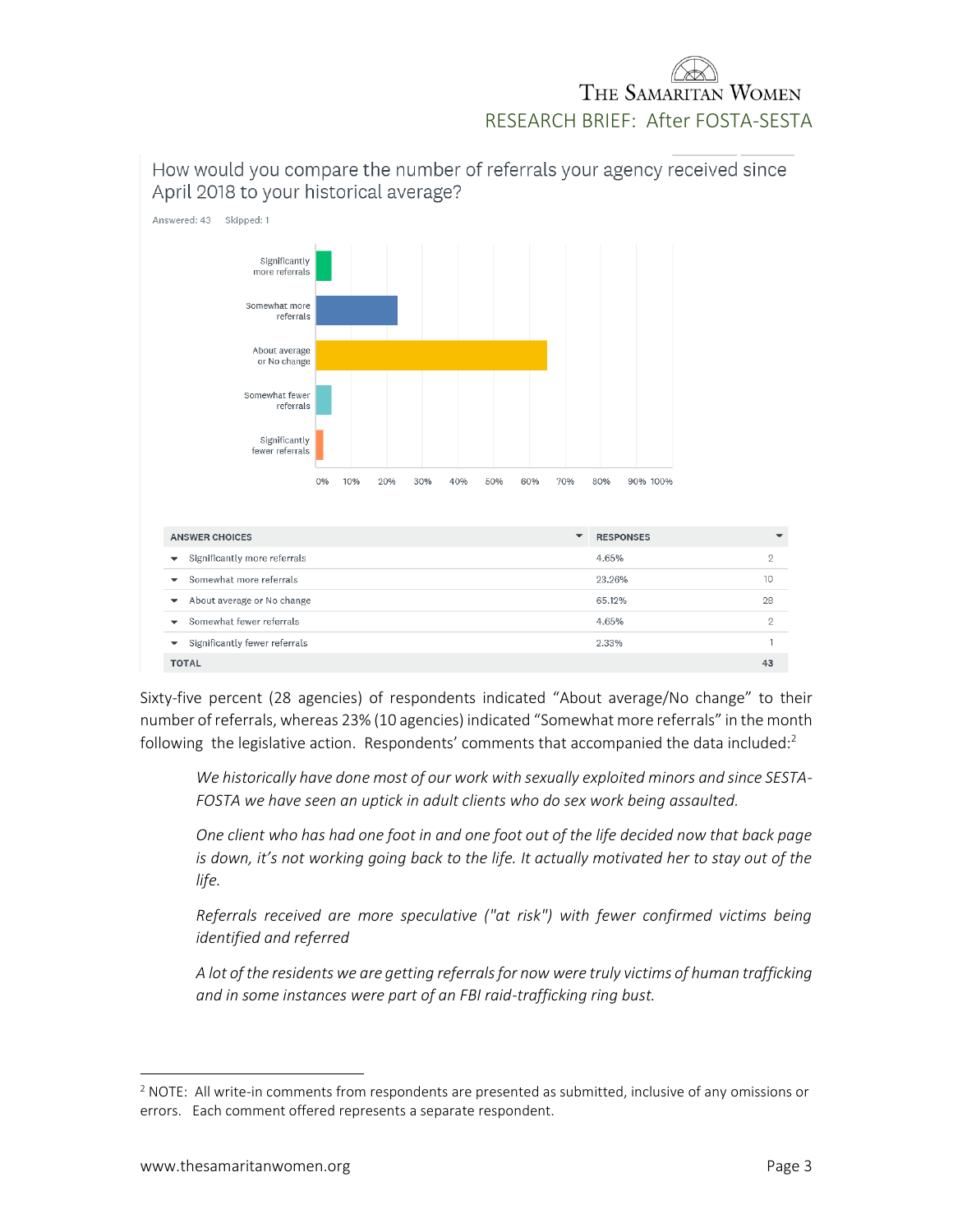*We have always worked with women that are involved in street prostitution. I would say we are getting more homeless women than anything.*

*We are seeing an increase in women directly seeking out our services (as opposed to law enforcement or service provider referrals).*

### Impact on Agencies' Outreach Efforts

We inquired if these agencies had done anything different either in response to FOSTA-SESTA or in an effort to increase/decrease referrals, and if yes, what did the agency do. Most respondents indicated that they did nothing in response to the legislative action. A few write-in comments included efforts to promote the availability of their services:

*We have been reaching out to sex workers more due to our knowledge of their increased risk of exposure to violence due to* FOSTA-SESTA

*More street outreach toward CSEC. More people are back on the street then online thereby outreach is important.*

*Reminders that we have services for anyone that desires to be out of the sex trade*

*Increased outreach education and training to the community about red flags and indicators*

#### Impact on Agencies' Operations

Similarly, we asked if these agencies had made any changes within their operations because of (or perhaps corresponding to) FOSTA-SESTA. Eighty-six percent of respondents indicated "no changes." Of those that offered comments, we received the following:

*Yes, we have had to increase capacity for sex workers to receive services due to the increase in violent assaults they have been experiencing.*

We are making more efforts to connect with local law enforcement agencies to remind *them that our services are available when they rescue a victim*

*Trying to have alternate referrals for those we are unable to accommodate*

#### Impact on Trafficking Patterns or Trends

Several agencies offered comments (or conjecture) on how the legislation impacted movement or conditions in trafficking:

*We have had women report the other websites that they are posting on instead of website. Most or our women who post on-line have not reported moving to the streets but changing the sites that they are on.*

*networked partners in [our] state who volunteers at an outreach ministry reported that there has been a significant increase in women on the streets working the "track" due Backpage operations being shut down they are attempting to meet the need on the streets.*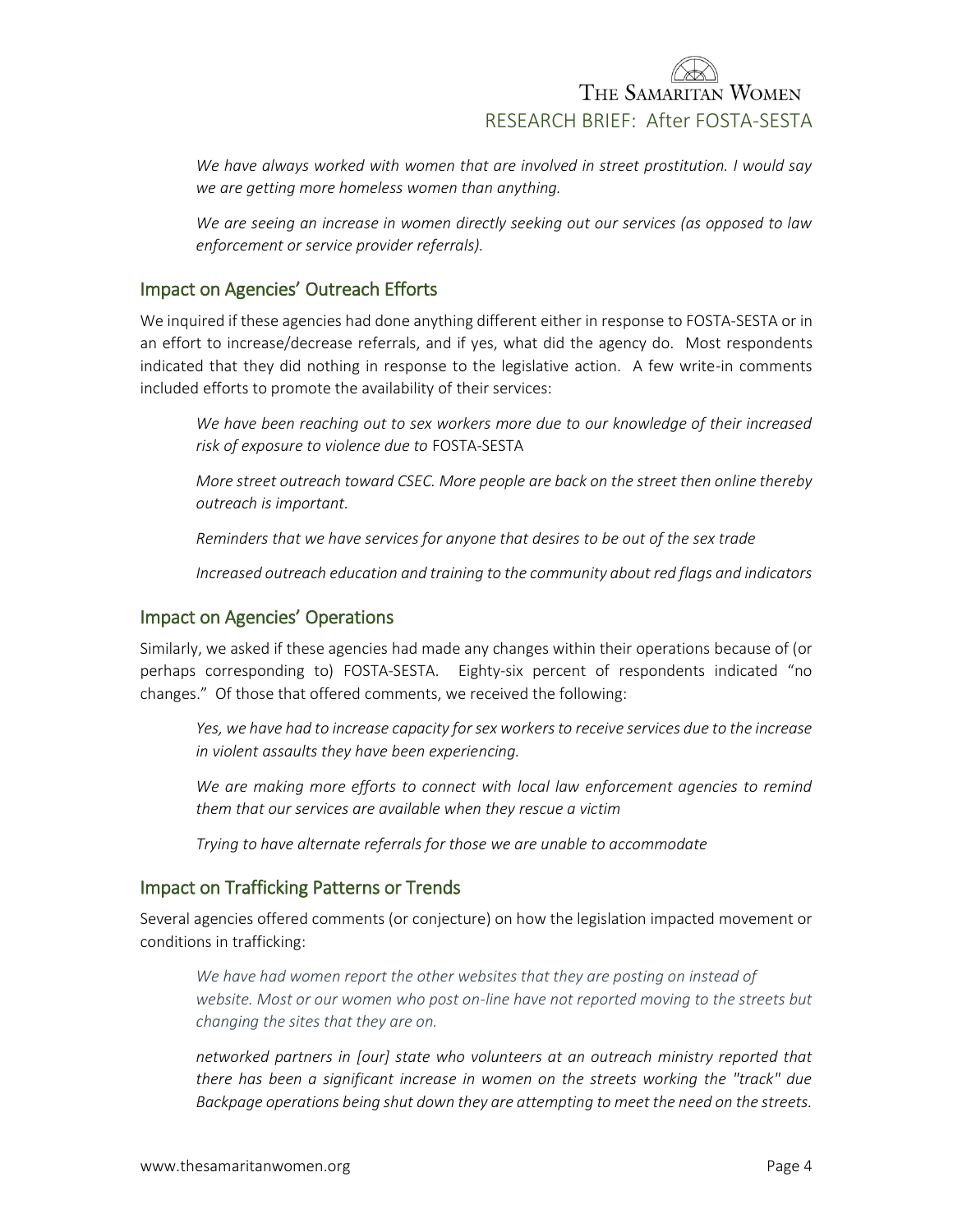*SESTA has done absolutely nothing to improve anything in [our city]. In fact, it has definitely*  made things worse. Street-level activity is up. Gang involvement in prostitution is up. *Website are still active. There has been absolutely no improvement or change.*

*We have heard that pimps have been actively seeking out prior victims with the promise of clients, since it's more difficult for those involved in the industry to find customers on their own. Plenty of Fish is being used with much more frequency with the shut-down of backpage.*

*Survivors are using more websites so its harder to track and train the community*

*More women on the street*

Some agencies suggest that an unintended outcome of FOSTA-SESTA has been an increase in violence against victims:

*Clients on the whole experiencing more violent assaults since no longer able to use online platforms to advertise and screen johns*

*The women we interact with are frustrated by the changes and feel it makes their jobs more dangerous*

*Street activity is up and violence is up.*

*We've also seen an uptick in the amount of violence/abuse occurring with victim/exploiter relationships (though I'm not sure yet if there is any correlation to SESTA/FOSTA).* 

### Impact on Agencies' Relations with Law Enforcement

There was a cluster of responses on the relationship between FOSTA-SESTA, law enforcement, and shelter agencies:

*No-Referrals are based on task fork [force] operations, if they operate we receive, if they don't, we do not.*

*Our partners in law enforcement had to abandon several pending investigations and have had a much more difficult time finding/locating missing youth and/or being able to coordinate undercover sting operations.* 

*we're not seeing any referrals from law enforcement anymore*

*We are now reaching out more to the FBI, Homeland Security, etc...*

*Our work consulting with local law enforcement has shifted slightly, however the local counties practice partial-decrim/"Nordic model" and so focus on demand reduction operations.*